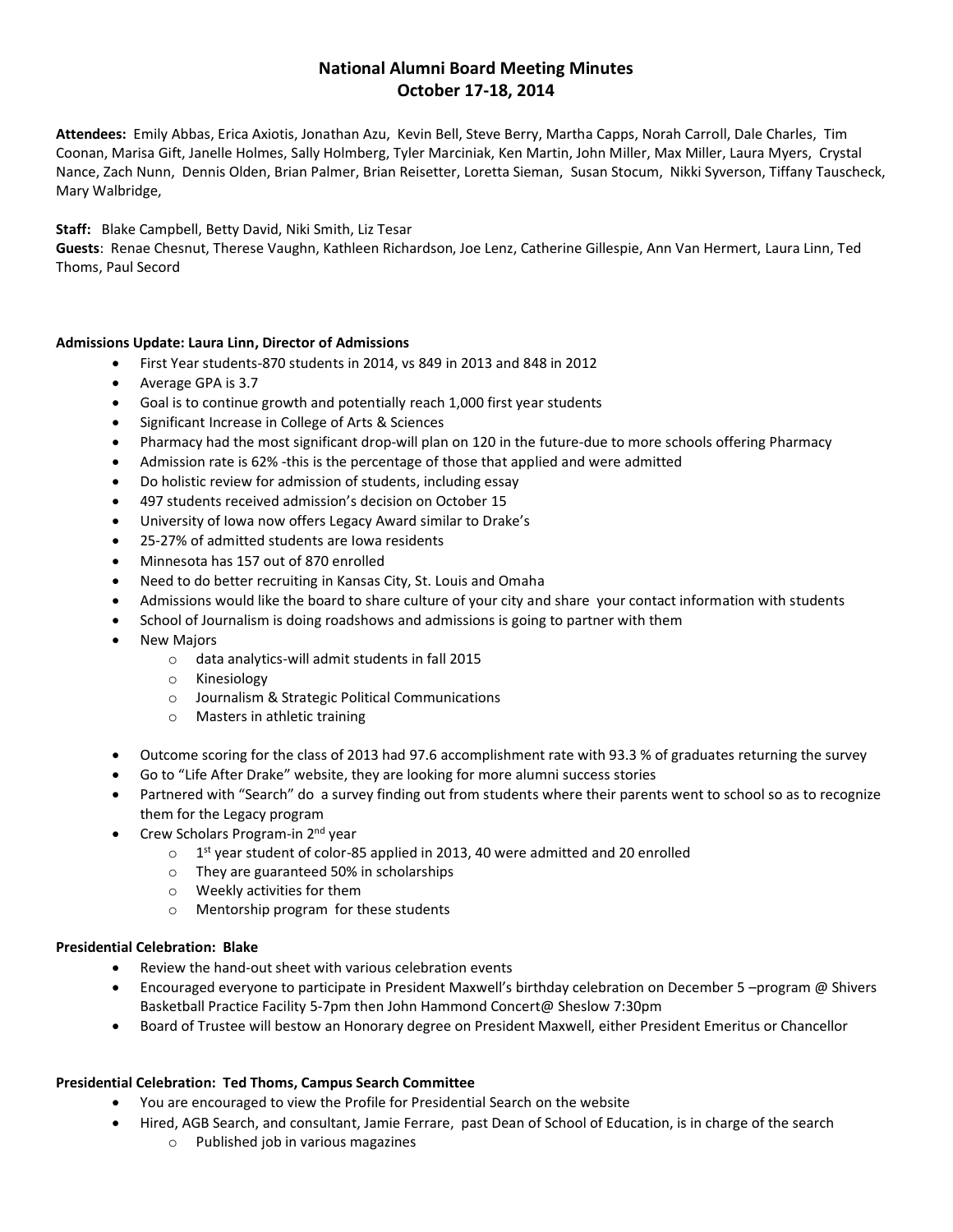- o More than likely the pool would come from individuals AGB recommend and recommendations from faculty, staff and alumni
- o Interview process has changed over the past 5-10 years, now the Board of Trustees will select the new President, making it a confidential search
- o University Campus Committee met and reviewed 60 + candidates, narrowing the list using the knowledge of Jamie Ferrare from AGB and 9 different elements as follows:
	- Leadership, evidence of accomplishment, commitment to mission, financial/fundraising experience, evidence of strategic planning and thinking, community building, regional and national perspective readiness to lead Drake, managerial skills and expertise –main focus on fundraising
- Joint meeting between two committees to narrow down the candidate list. The Board Nominating Committee chaired by David Miles did telephone interviews to narrow prospects for face to face interview in Des Moines
- Goal is for the announcement to be made by the end of the calendar year

# **Discussions with the Deans:**

College of Arts & Science-Dean Lenz

- Networking event planned by NAC in late Oct.-students are very eager for this event
	- o Increased interested from students in networking opportunities-speed networking with reception afterwards
- Alumni are connected to their professors and keep in touch after graduating-need to leverage those relationships for award nominations
- Have alumni based travel seminars, professionals in residence
- Many faculty enjoy giving talks in other cities (this is something we would like to implement from a programming standpoint). In these cases, it is probably best to work directly with professors.
	- o Livestream or record these events if possible
- Opened student seminars to alumni in the past when not at capacity
	- o Discussed offering web courses for alumni at a discounted rate/audit
- Provide a list of alumni who are interested in giving of time and talent

College of Pharmacy-Renae Chesnut

- Pharmacy has their own alumni recognition program, the Weaver Medal Award is the highest award and given over relays with a lecture
- The Dean asks faculty as well as the National Advisory Counsel for candidates for the National Alumni Achievement Award and they submit a slate of nominations to the Alumni Board Recognition Committee
- Alumni come back to campus to volunteer, they offer many opportunities for alums to be on committees
	- o Alumni doctoral candidate interviews
	- o Speakers for career orientation programs
	- o PH has 12 programs that are in need of mentors
	- o Students have a 40 week preceptor and work with alumni practitioners
	- o Health Science students need 10 hrs. week locally
- Adding occupational therapy doctorate and athletic training master's program
- Pharmacy alumni feel separate from the University due to having extra years on campus after their friends graduate
- Faculty travels frequently and would be happy to coordinate with the Alumni Office –would like to coordinate with an individual from the alumni office – have a liaison
- We need to have Pharmacy track their alumni volunteers so we can capture these in the system

College of Education-Catherine Gillespie

- Have an annual award ceremony in April where they honor 3 individuals, this is associated with the graduating seniors and leans toward the social side
- Do Books and Bagels now with the students usually students but could be open to alum
- Students now need 100 hours of practicum before they can start student teaching-she mentioned it is hard to get these set up in the community-feels there is a disconnect-use Central Iowa RAB to work with Catherine
- Once student graduates need to use Linked Inn to reconnect
- Drake Blue needs to center on upcoming events

Law School-Ann Van Hemert

- Law school is an Island onto itself
- Supreme Court is the only award given to an alum, visited about expanding the awards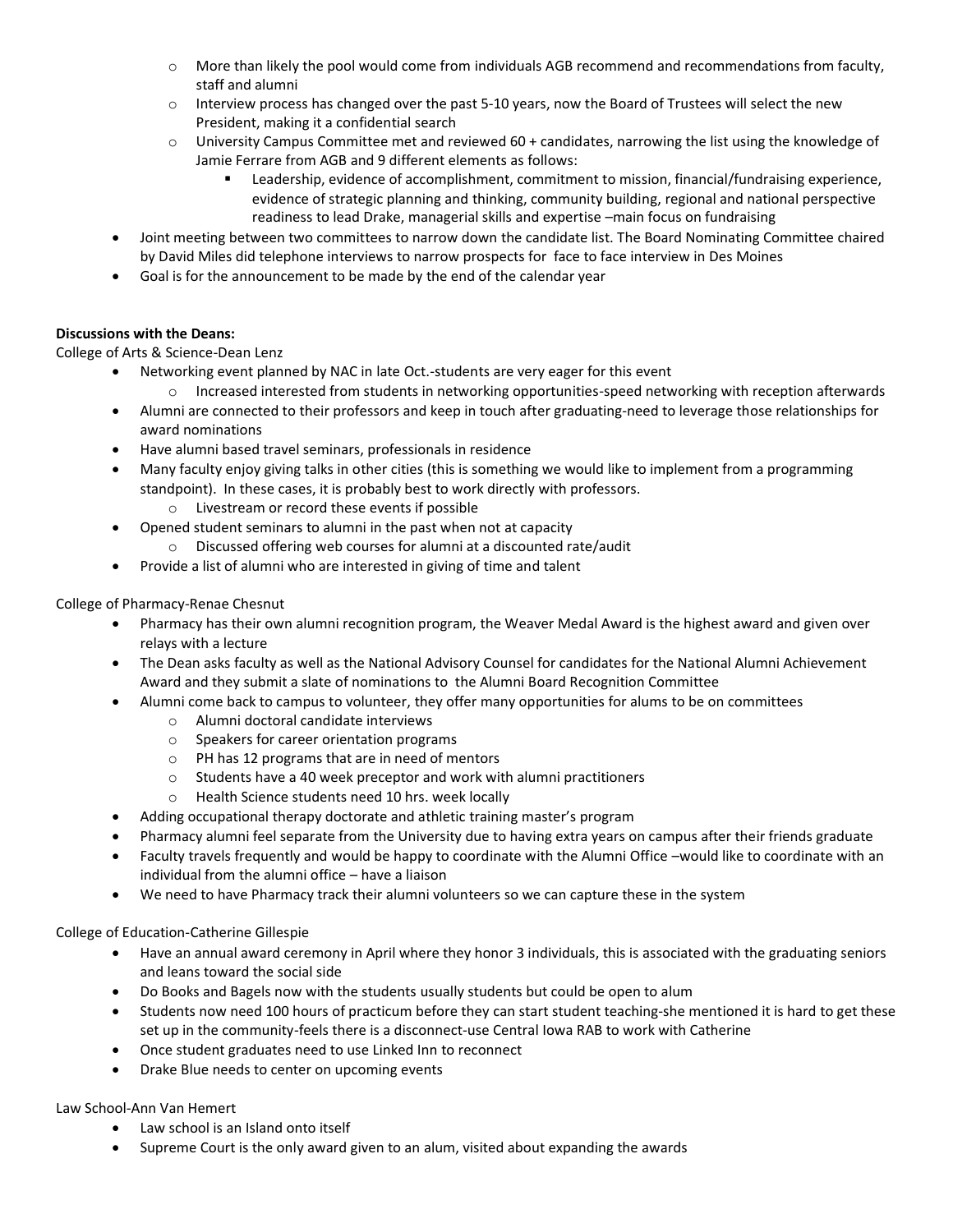- Majority of law school awards go to the students- 50 awards are given
- The law school doesn't track volunteers-use many alums for moot court & mock trial
	- o Need to find a way to measure time, talent and treasure
- Career networking and internships are utilized
- Faculty aren't receptive to traveling and don't have a budget for this
- Law School enrollment is down-around 110 enrolled

School of Journalism and Mass Communication-Kathleen Richardson

- Great accreditations
- Alumni recognition has taken a back seat-suggested the board recognition committee consult with them about criteria alumni board uses
- When we honor one of the alums from JO with an award, be sure to let Kathleen know of this in advance
- They keep alums engaged & track this
	- o have annual SJMC days
	- o Alums volunteer for various panels
	- o Reunion/reception at relays
	- o Alums judge project work
- Professors are doing roadshows with a couple students and meet with alums
- Hired an local consultant-need a marketing plan
- For continuing education- suggested they offer a leadership program focusing on women

College of Business- Theresa Vaughn

- Thinks it will take until Dec. 2016 for reaccreditation-thus she signed a 2 year contract
- 3<sup>rd</sup> reason why they lost accreditation- classroom size student/teacher rational is 40 -1 where pier schools are 30-1
- They have their own awards-asked her for recommendations for the Alumni Board awards
- Practical knowledge-wants to bring the alumni to the classroom and the student to the real world
- Hold a College of Business alumni cookout during relays
- Recommendation by Theresa to create a College of Business Alumni Association-need to have a conversation on this

Royalty Programs-Blake

- Liberty Mutual -up for a 5 year contract renewal-guaranteed \$5,000/year- need to review and decide by February
	- o 178 people have a policy with them and are satisfied
	- o Started program to bring value to our alumni
	- o Forming a committee to discuss the Liberty Mutual proposal
- Grad med insurance-offers insurance to cover the gap between graduation and employment
- Diploma Displays- sent out an e-blast with great results
- Travel Program
	- o 128 people traveled to Greece in 2013 with Diane Caldbeck-with a revenue of over \$14,000
	- $\circ$  80 people are already signed up for the June 2015 Mediterranean cruise with Diane
- \$15,000 of the travel program will go to support a supplemental Raisers Edge program

# **New Business**

Annual Report

• Review the draft report and use as a resource- this will be sent out digitally to all alumni and will live on the Drake website

Presidents Circle Membership gift criteria

- $\bullet$  2014 grads \$100-total
- $2013 200$
- 2012 300
- 2011 400
- $2010 500$
- 2009 600
- $2008 700$
- $2007 800$
- 2006 900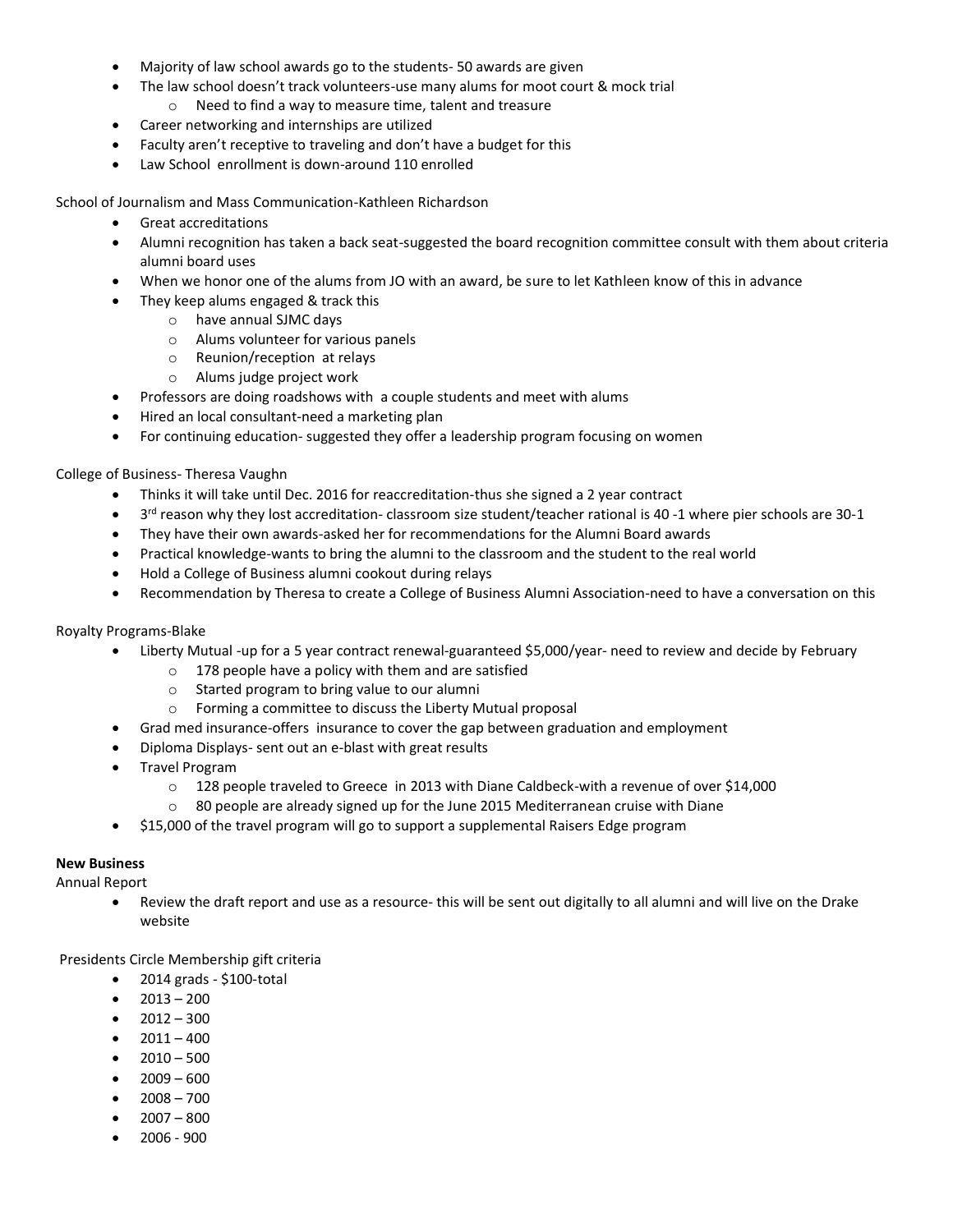Recommendation for the Philanthropy Committee and the Recognition Committee

- Are they defined enough, and meet the goals and objectives to make them a standing committee
- If endorsed today, there would be a by-laws change which would be emailed 30 days in advance of the January. Meeting. If we vote in favor the changes will be added to the bylaws
- Motion to endorse the Recognition and Philanthropy Committee as standing committees of the National Alumni Board of Directors-motion approved unanimously

•

#### **Committee Meeting Updates**

# **Networking Committee: Susan Stocum**

**Objectives**

- Understanding markets where existing networks of alumni are built and being supported thru social media, programming and Regional Advisory Boards
	- o Regional Advisory Boards: Central Iowa, Chicago Kansas City, Denver, Phoenix, Minneapolis, Washington DC
- Understand current state of new website-goals moving forward-where people are going on site
- Discussed markets where we want to increase web presence

# Action items

- Build landing pages for markets-start with Chicago, Central Iowa, Twin Cities and Kansas City
- Have alumni profiles -tap Alumni Board first
- Discussed markets to increase web presence, add Regional Advisory Board contact information

Staff Support Needs

- Audit
- Profiles in priority markets
- Web design publishing
- Confidentiality form will need to be filled out when requesting information

Long Term Goal

• A Virtual Regional Advisory Board

#### **Programming Committee-Marisa Gift**

#### **Objectives**

- Coordinated effort to connect alums to drake and other alums thru social, networking, educational, philanthropic, and athletic events
- Review current events and update the list
- Fill in where missing items

#### Action items

- Need to have educational piece to the program, encourage educational event where there are RAB's, give guidance
	- o Faculty to visit the other markets
	- o Use Des Moines Executive Roundtable as an example for other cities
	- o Stream on campus lectures, Bucksbaum-hold a watch event
	- o Have a book club use list of Drake authors

#### Staff Support

- Diane Caldbeck to get potential alum presenters in various market
- List of Regional Advisory Boards
- Someone to coordinate w/schools and traveling faculty

#### **Recognition Committee-Mary Walbridge**

#### **Objectives & Actions**

- Re-evaluate the online nomination form-make easier to understand-promoting nominations November 1
- Social media options to use for more nominees
- Better contact with the various Deans on campus-engage faculty and deans on nomination o Send a letter with information regarding the various awards
- Have early deadline for future selection

#### **Staff Support**

- Change dates to December 20
- Staff helps investigate –score by January 9, 2015